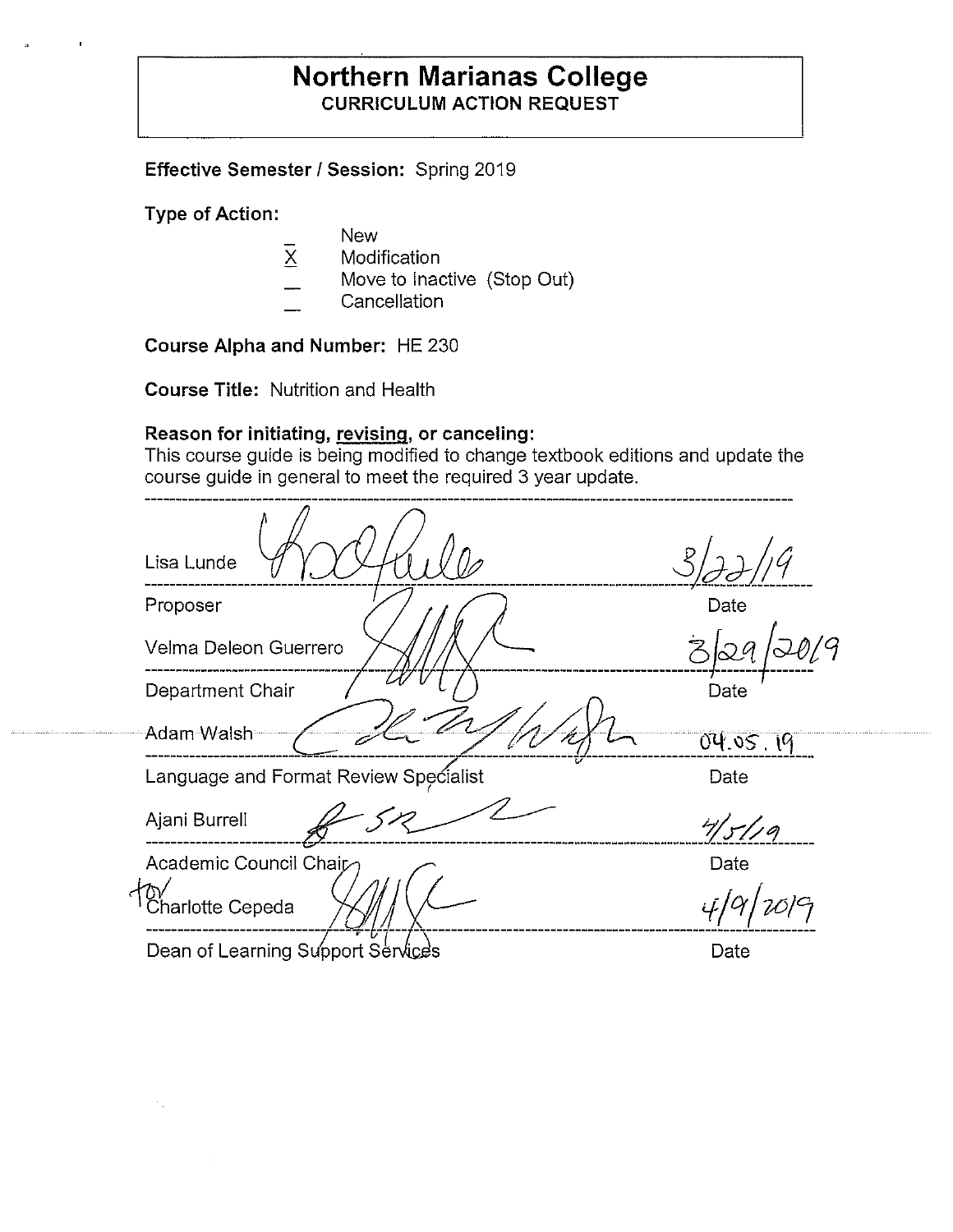**Page:** 1

# **Northern Marianas College Course Guide**

Course: HE 230 Nutrition and Health

#### **1. Department**

Science, Mathematics, Health and Athletics

#### **2. Purpose**

HE 230 introduces students to the scientific principles of food and the basic elements of nutrition with the emphasis on food sources and the functions of nutrients for good health. It will provide knowledge on basic human nutrition and nutritional problems common in today's world. Students will be exposed to healthy food choices, diet planning, fitness, nutrients, body composition as well as different nutritional concerns through the various stages of life.

#### **3. Description**

#### **A. Required/Recommended Textbook(s) and Related Materials**

#### **Required:**

Whitney, Ellie and Rolfes, Sharon, Understanding Nutrition, 13<sup>th</sup> or 14<sup>th</sup> ed. Wadsworth Inc., Published at Thomson Learning, 2013/2016. **Readability Level:** Grade 13

#### **B. Contact Hours**

**1. Lecture: Face to Face Option** 3 hours per week/ 45 hours per semester

- **2. Lab:**
- **3. Other: Online Option**

#### **Credits**

- **1. Number:** 3
- **2. Type:** Regular Degree Credits

#### **C. Catalogue Course Description**

This course covers the basic elements and principles of nutrition including nutrients, food sources of nutrients, and the essentials of a balanced diet. Although basic scientific principles of nutrition will be the primary focus of the course, practical applications for nutrition will also be emphasized. In addition to learning how the body handles food, students will learn to analyze personal eating habits, develop a personal nutrition plan, distinguish between nutrition fact and fiction, identify relationships between nutrition and disease, and finally, integrate nutrition information into their daily lives. Prerequisites: None. English Placement Level: EN 101. Math Placement Level: None. (Offered Fall and Spring)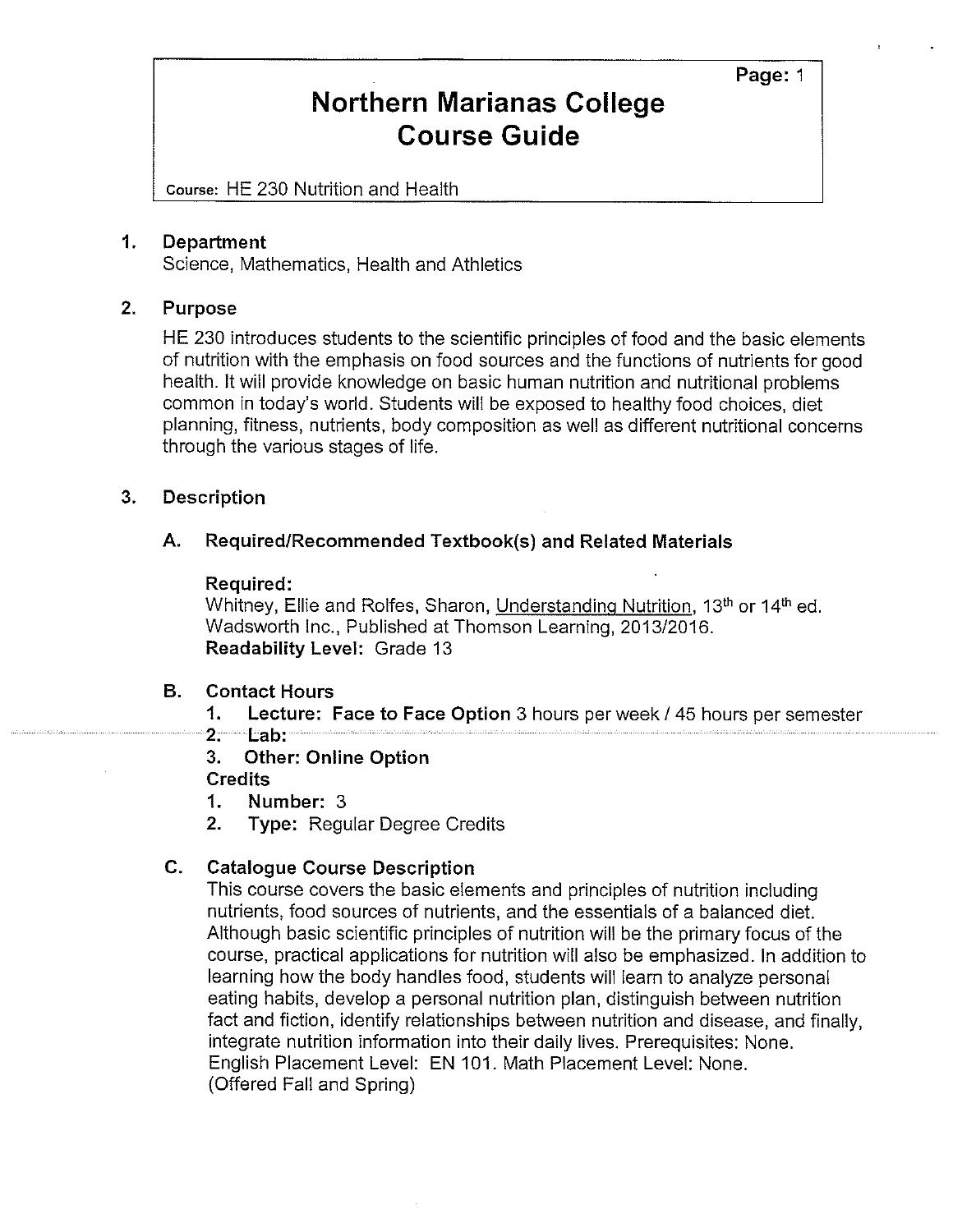## **E. Degree or Certificate Requirements Met by Course**

A passing grade of a "C" or higher will fulfill the health core requirement for all those majoring in Nursing as well as all NMC degrees except BS in Elementary Ed.

## **F. Course Activities and Design**

Face to Face Option: Course activities include lectures, projects, research, and presentations. Projects, group interactions, and research assignments are all designed to stimulate discussion, learning, and provide skills in preventive health and decision making for lifestyle behavioral changes. Discussions on current nutrition knowledge will help students develop an understanding of their own eating habits and will enable them to have a better understanding of basic nutrition concepts.

Online Option: This course option is being taught using a Distance Learning Format (online) Internet based Instruction. Each Student will be required to access the Internet to participate as a student in this class. There will be many different learning activities provided each week (chapter readings, assignments to be submitted through the online class site, discussion forums etc.). Students are responsible for keeping up with the assignments on a weekly basis and adhering to the designated due dates. Projects, group interactions, and research assignments are all designed to stimulate discussion, learning, and provide skills in preventive health and decision making for lifestyle behavioral changes. Discussions on current nutrition knowledge will help students develop an understanding of their own eating habits and will enable them to have a better understanding of basic nutrition concepts.

**4. Course Prerequisite(s); Concurrent Course Enrollment**  Prerequisites: N/A Concurrent Course Enrollment: N/A

### **Required English/Mathematics Proficiency Level(s)**  English Placement Level: EN101 Mathematics Placement Level: N/A

#### **5. Estimated Cost of Course; Instructional Resources Needed**  To the student: Tuition and fees for a 3-credit course; cost of textbook.

To NMC: Salary of instructor for 3 credits

Instructional resources needed for this course include: projector, library resources, replacement of expendable lab supplies, and photocopying costs for hand-outs.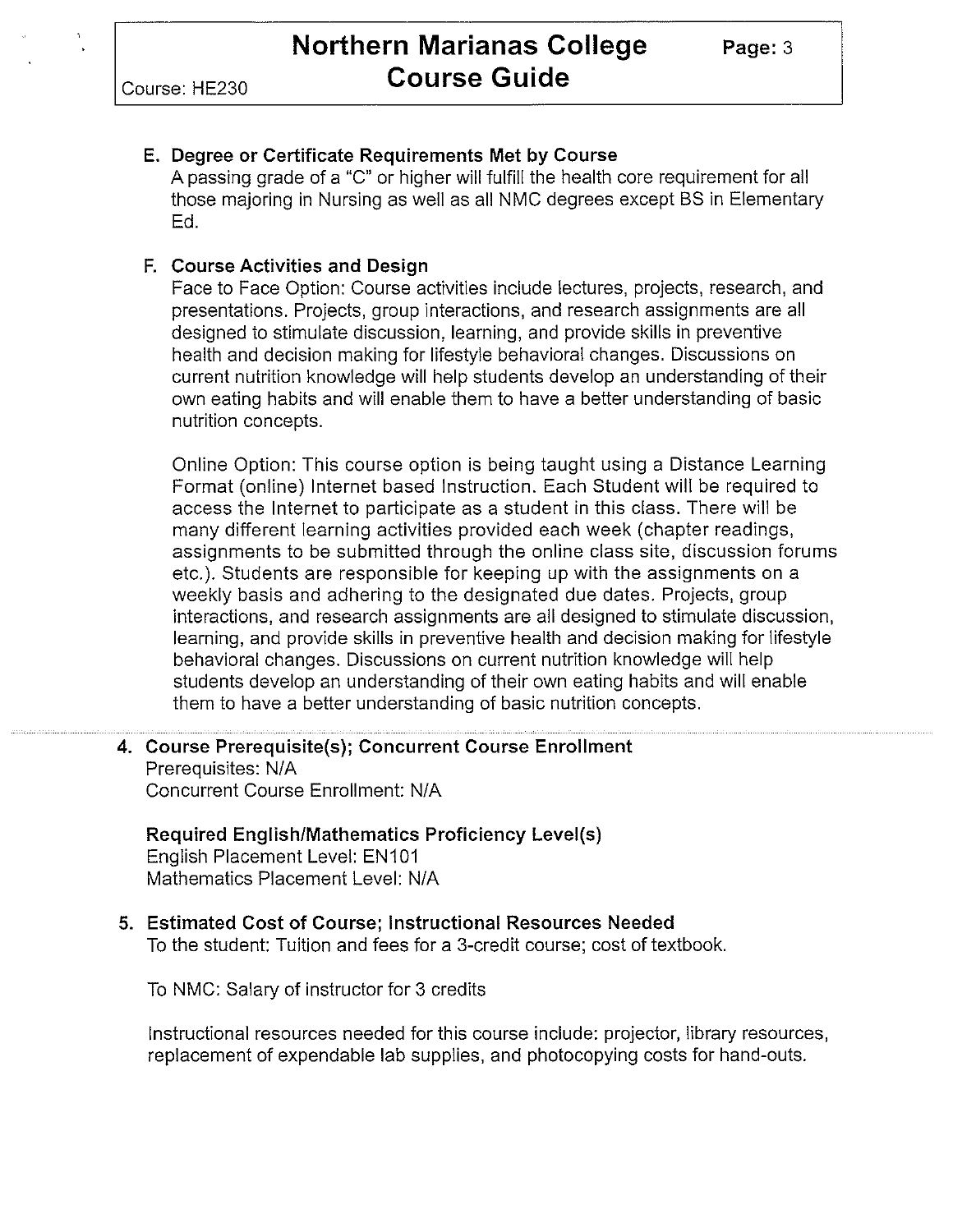Course: HE230

### **6. Method of Evaluation**

Student learning will be evaluated based on assignments, class labs and projects, unit quizzes and a comprehensive final exam. NMC's grading and attendance policies will be followed.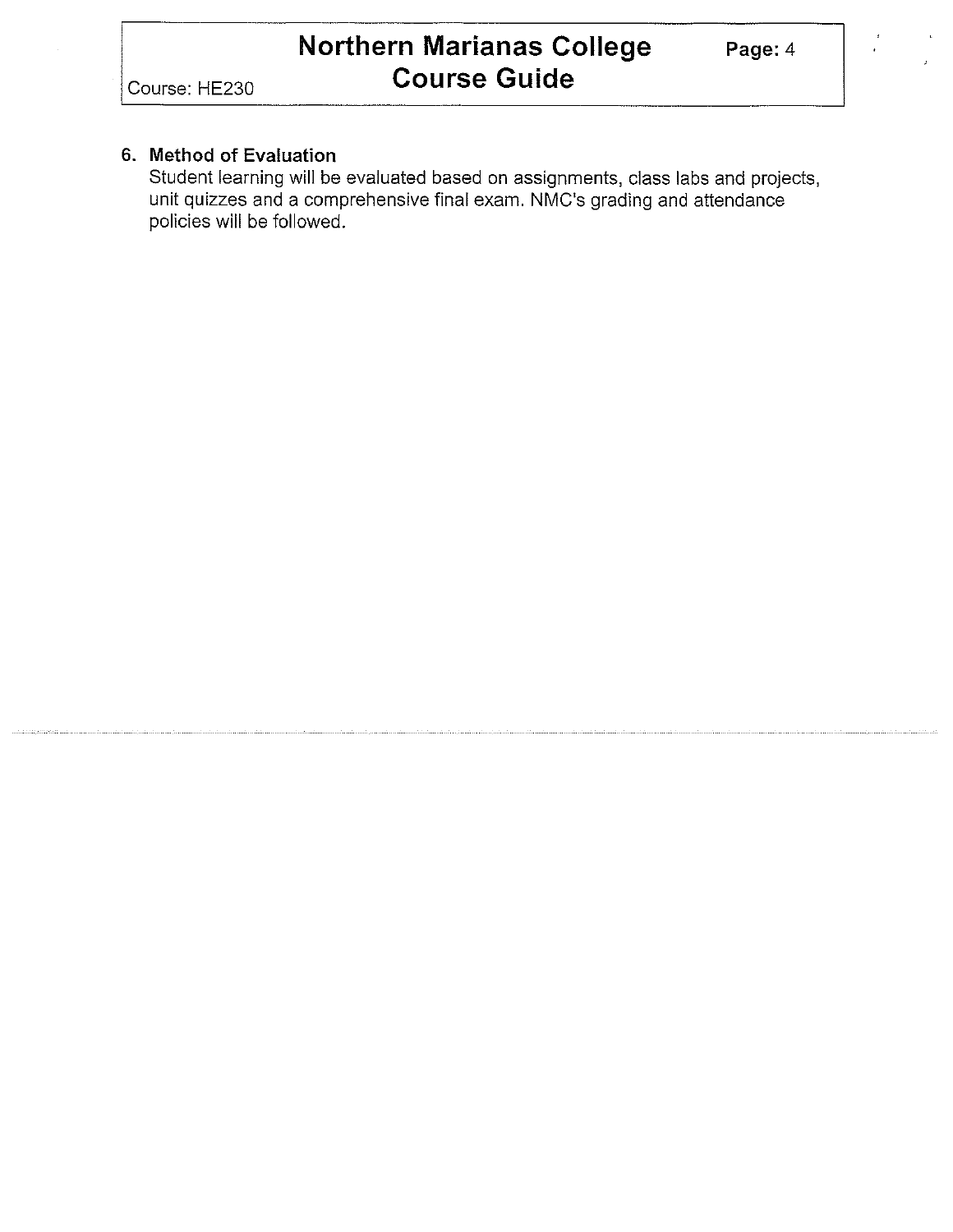Course: HE230

#### **7. Course Outline**

This is a topical outline and does not necessarily indicate the sequence in which the material will be presented.

- 1.0 Overview of Nutrition
- 2.0 Planning a Healthy Diet
- 3.0 Digestion
- 4.0 6 Essential Nutrients
	- 4.1 Carbohydrates
	- 4.2 Fats
	- 4.3 Proteins
	- 4.4 Vitamins
	- 4.5 Minerals
	- 4.6 Water
- 5.0 Metabolism
- 6.0 Body Composition
- 7.0 Weight Management and Eating Disorders
- 8.0 Fitness and Exercise
- 9.0 Life Cycle Nutrition
	- 9.1 Pregnancy
	- 9.2 Infancy, childhood, adolescence
	- 9.3 Adults
- 10.0 Diet and Health
	- 10.1 Infectious diseases
	- 10.2 Chronic diseases
- 11.0 Food-Borne Illnesses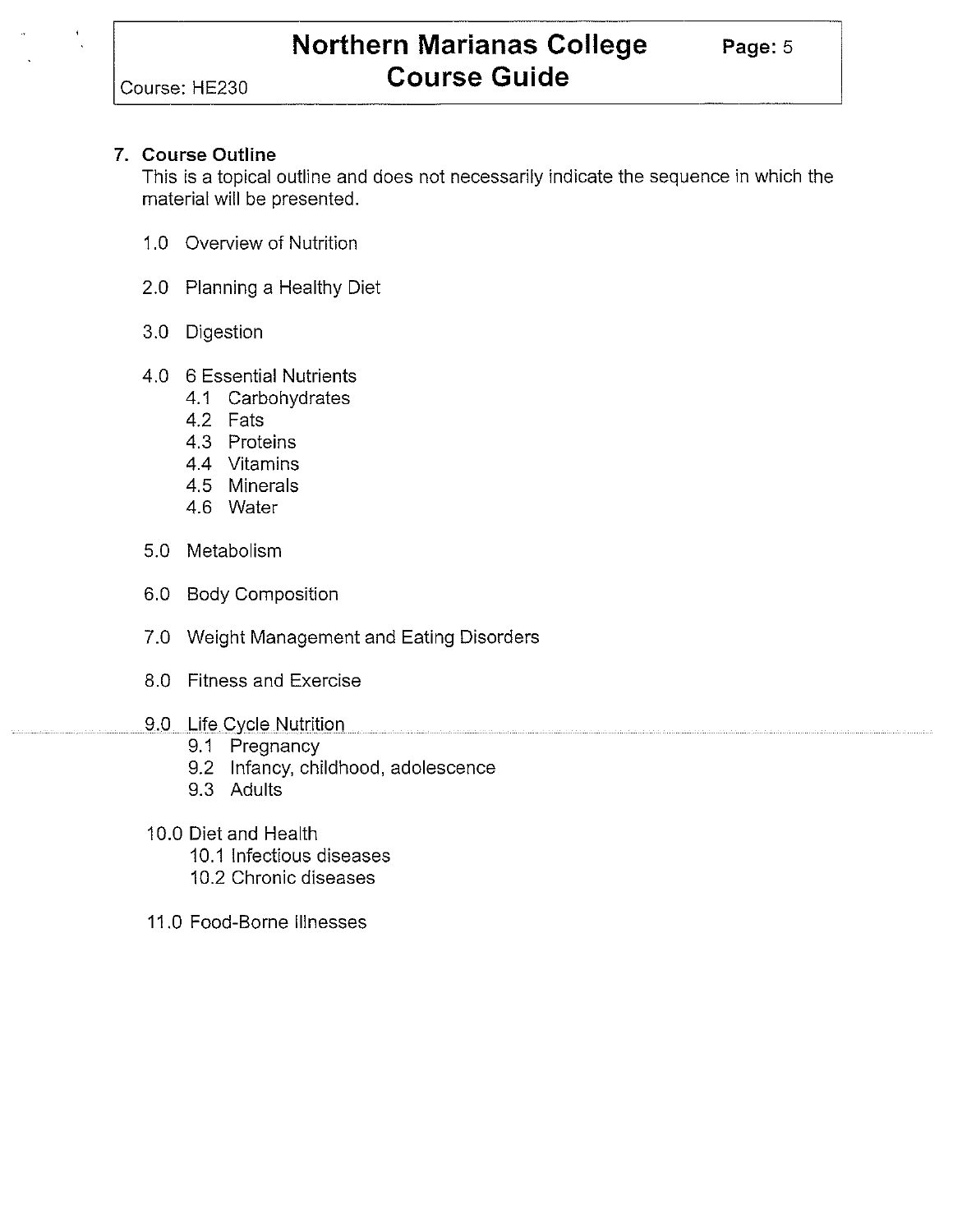#### **8. Instructional Goals**

The course will introduce students to:

- 1.0 The "6" Essential nutrients, their functions in the human body, and their importance to health;
- 2.0 Various diet planning principles, the food pyramid (mypyramid), and how incorporate them into one's own life;
- 3.0 Nutritional fact panels, labels on food packages, how they relate to the selecting of nutritional foods;
- 4.0 The benefits associated with physical activity, the components of a sound fitness/health program, and the fuels that are necessary for physical performance and daily activity;
- 5.0 Diseases and the role nutrition plays in delaying and/or preventing them;
- 6.0 How nutrition and lifestyle choices impact the various stages of life;
- 7.0 How the human body processes and uses what it takes in; and
- 8.0 Identify reliable nutritional information versus fads, gimmicks, nutritional quackery.